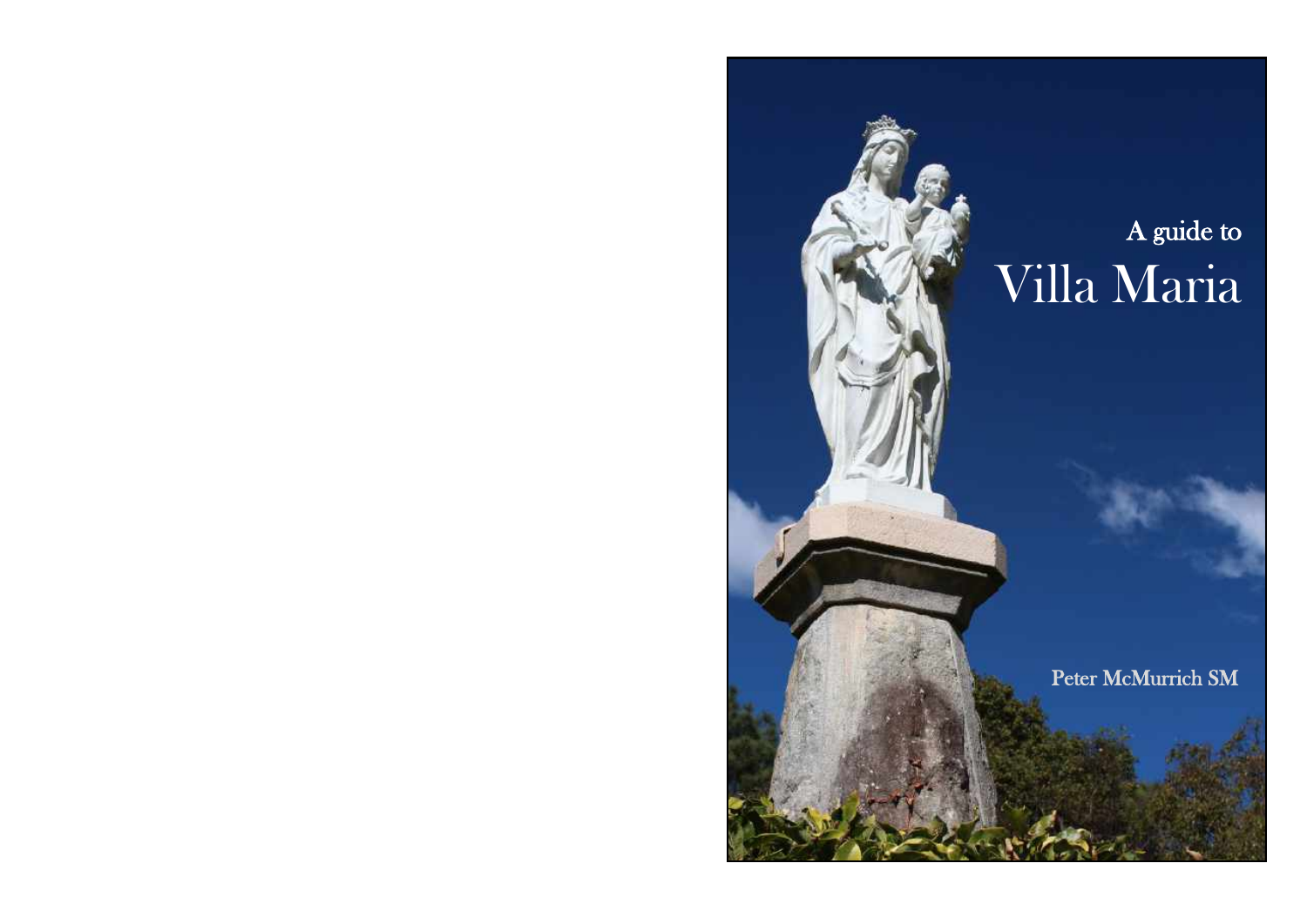A brief history and notes for a walking tour of the Marist Fathers' Villa Maria property Hunters Hill, NSW.

## **The two 'Villa Marias' and their purpose**

The Marist Fathers arrived in Sydney in 1845, and first came to Hunters Hill in 1847, but not to the present Villa Maria site.

#### **The Priory**

The original Villa Maria was a grouping of buildings on the other side of Tarban Creek, now known as 'The Priory'.

When that property passed from Marist hands in 1874 it was purchased by Thomas Salter, and later became part of the Gladesville Hospital complex.

The 19<sup>th</sup> century sandstone buildings have survived intact, and are currently administered by Hunters Hill Council; the site is recognised as having significant heritage status.

In 1863, work began on building the present Villa Maria monastery. The Marists had decided to abandon their earlier site because of the poor quality of the soil for growing purposes, the desire for a better water access for transport, and the encroachment of the Gladesville Hospital.

While some parts of the new building were in use much earlier, the major relocation of the community to the new site appears to have occurred around Christmas, 1865: 'In three weeks, that is, around Christmas, we shall move to our new house' [Circular from Victor Poupinel to Sisters in Oceania,





#### 6/12/1865 in Our Pioneer Sisters].

The purpose of the Marist establishment at Hunters Hill during the 19th century was to operate as an administrative centre and supply base for Marist mission ventures in Central Oceania; to be a sanatorium for sick missionaries coming to Sydney from the Pacific Islands for treatment; to be a transit base for missionaries travelling from Europe via Sydney to the Islands; and to provide renewal programmes called 'second novitiates' for missionaries who had been in the Islands for 10 years or more.

The priests at the monastery also cared for the parish of Hunters Hill, and provided chaplaincies to St Joseph's College, and the Gladesville Hospital.

And now, something about the current 'Villa Maria' buildings...

#### **Villa Maria Monastery**

(constructed 1863-65) was built to face Tarban Bay, which was the transport link to the city in the 19th century.

There was a ferry wharf on or near the site of the present St Joseph's College boat sheds, and a small boat provided a linking service with the larger harbour ferries.

The arched sandstone cloister dates from 1908, and replaced an earlier ironwork balcony.

The present red tiles were substituted for the original slate roof in the late 1950s or early 1960s.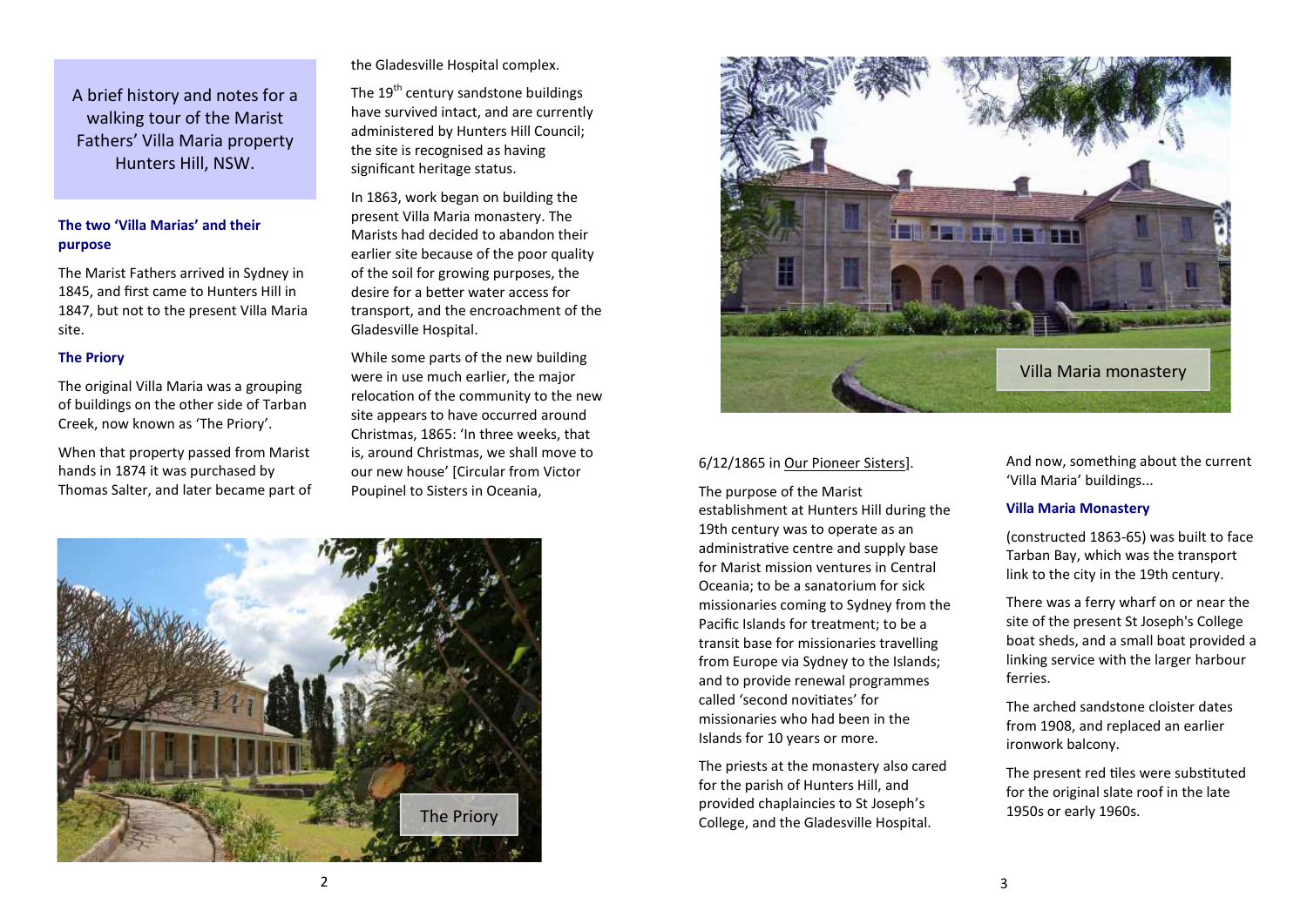

### **Holy Name of Mary Church**

Commenced in 1867 and completed in 1871, the church was originally only two -thirds its present length, and was initially built as a chapel for the monastery community rather than as a parish church.

In 1903-4 the front of the church was removed and two additional bays were added to the nave.

The sandstone annex, running at right angles to the Church, dates from 1883, and was built as a school-room and to provide overflow accommodation for the church congregation on Sundays prior to the 1903-4 extension. In recent times this building has come to be known as the Chapter Hall.

# **Southern wing of Villa Maria Monastery**

Part of the original construction (1863- 65). The ground floor was at one time the monastery kitchen; upstairs was divided into cubicles for accommodation for the coadjutor brothers.

# **Western Wing of Villa Maria Monastery**

Completed in 1929, 65 years after the original monastery construction, hence the extensive use of cement render at the rear of this building rather than sandstone.

However, for the sake of appearances, a sandstone facing was used on the 'public' side of this wing. Stone for the





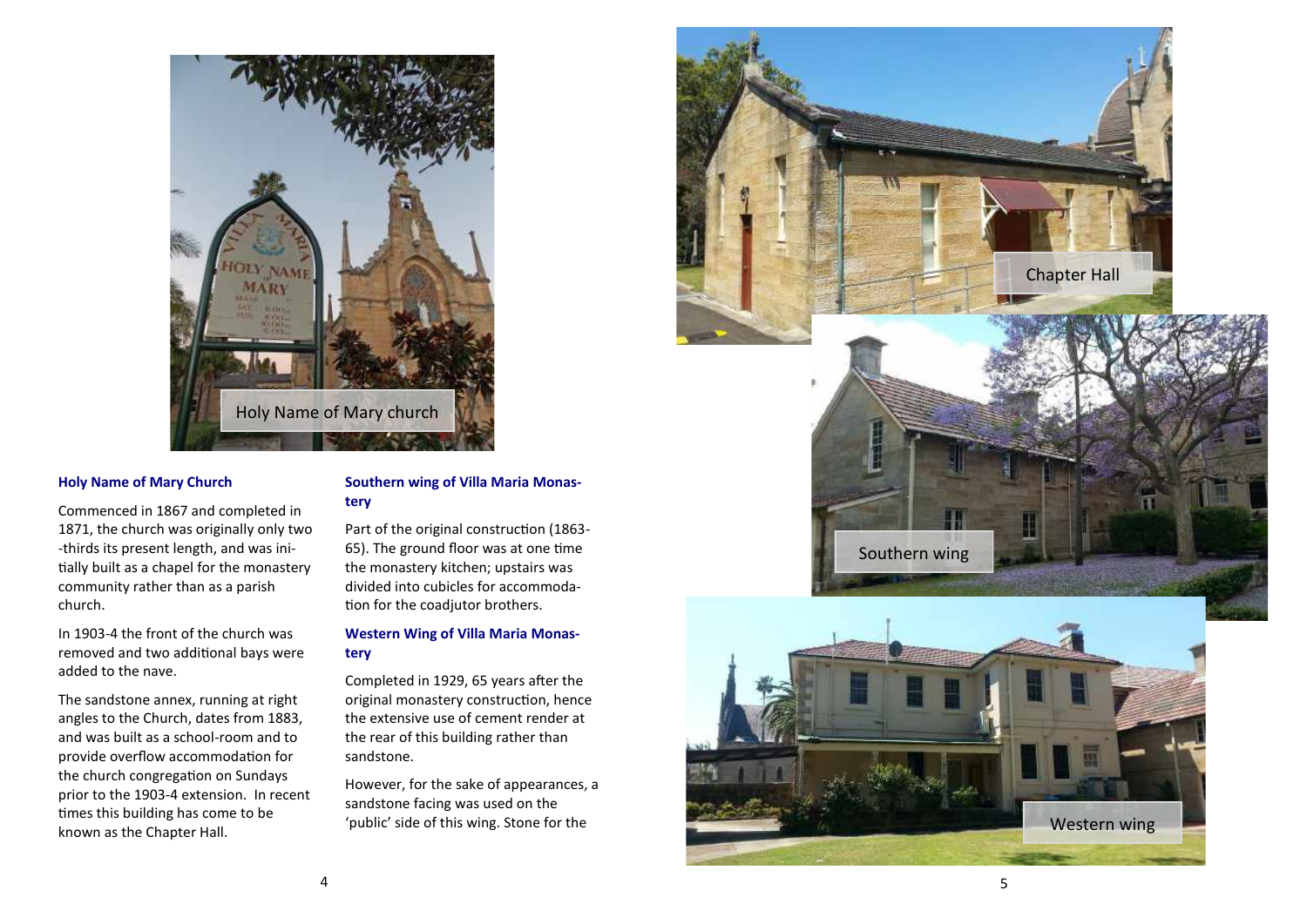



facing came from the demolition of a building called the 'gatehouse', situated nearby, and from a small stone building which the Western Wing replaced.

### **'Woodbury Hall'**

Constructed 1902-3. The ground floor became the new kitchen for the monastery, replacing the original one in the southern wing; and a dining room for the Third Order of Mary Regular Sisters who lived on the site.

Upstairs was overflow accommodation for the use of Third Order of Mary Regular Sisters visiting Sydney.

After 1929, with the building of the Western Wing which accommodated a modern kitchen, the entire building became available for use by the Sisters.

### **'Piquet Centre'**

In 1874 a 'small house' was built on the property as accommodation for Sr M. De La Merci (a Marist Tertiary nun), Sara & Silenia (Futunan aspirants to the sisterhood) and for kitchen maids.

This was a direct result of the sale of 'The Priory' buildings to Thomas Salter in June 1874, for these latter had been used since 1865 as a convent for Third Order of Mary/Our Lady of the Missions Sisters.

There seems little doubt that the Piquet Centre is the 'small house' built in 1874 for the Sisters.

The Piquet Centre was definitely in use as the Third Order of Mary Sisters' convent in the last decades of the 19th century and remained so until after the Second World War.

It seems likely that it was specifically built for this purpose, and for accommodating domestics, in 1874.

The current internal configuration of



the rooms is entirely consistent with a description of the interior of the 'small house' given in contemporary documents.

In the 1950s and 1960s the building functioned as offices for the Procurator of the Missions.

### **Colin Library and Chanel House**

Both built in 1974-5, when the Marist Fathers' Seminary was transferred from Toongabbie to Hunters Hill.

The library no longer functions and the books have been donated to various seminaries and universities.

Chanel House is still used for accommodation purposes.

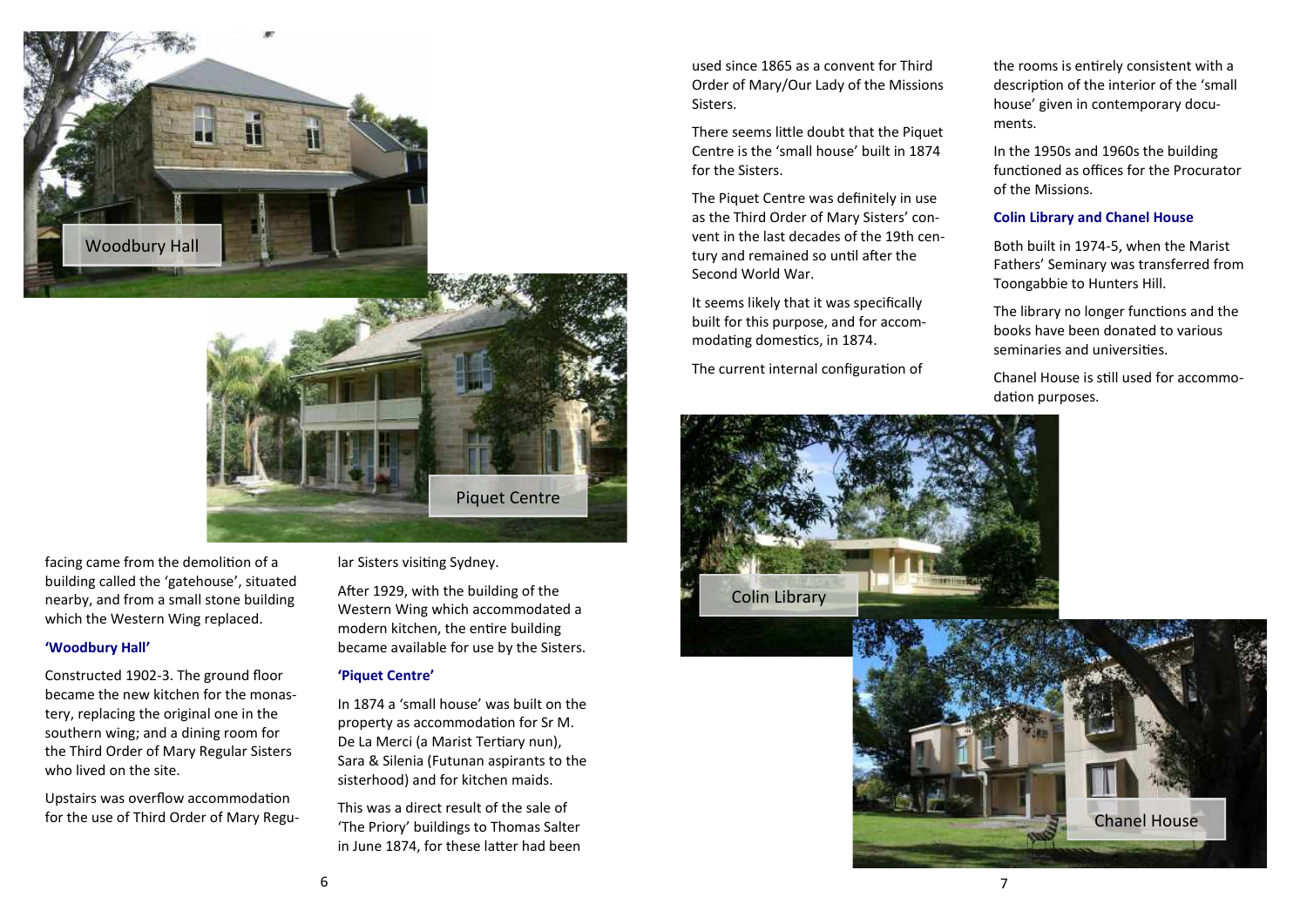**Memorial Stone and Headstone Walk** Placed in 1967 to commemorate the centenary of the laying of the foundation stone for Holy Name of Mary Church.

The large Celtic crosses were brought from the graveyard of St Charles' Church, Ryde, where the early Marists were buried prior to 1892.

## **Octagonal Chapel**

The small octagonal chapel in the grounds of Villa Maria monastery was built in 1863 by Fr Claude Joly sm, architect and clerk of works for the main monastery building.

The erection of the chapel marked the beginning of building works on the present Villa Maria property, culminating in the completion of the main monastery building towards the end of 1865.

For some years prior to the commencement of building works the coadjutor brothers came daily from the first Villa Maria site, on the other side of Tarban Creek, to clear the new monastery site.

One of the first things they did (perhaps as early as 1858) was to construct a small wooden shrine which housed a statue of St Joseph, dedicating their work to the care and protection of one of the special patron saints of the Marist order.

This statue (made of wood) had a special significance, since it was carried by the Marists involved in the disastrous







mons in 1845, and had been brought back to Sydney by the survivors.

attempt to found a mission in the Solo-<br>
mons in 1845, and had been brought<br>
back to Sydney by the survivors.<br>
This wooden statue was eventually<br>
placed inside the chapel, and a larger St<br>
sloseph statue in bronze, a metre This wooden statue was eventually placed inside the chapel, and a larger St Joseph statue in bronze, a metre tall, was placed on top of the chapel roof. Photographic evidence suggests that the original roof of the chapel was slate.

The chapel was used during the  $19<sup>th</sup>$ century by members of the monastery community for the celebration of private Masses and other personal devotions.

Claude Joly also installed in the chapel a small set of stations of the cross, having made 14 recesses in the walls of the chapel to accommodate the 14 stations.

The St Joseph chapel was formally blessed by the Marist missionary bishop, Louis Elloy, on 24 April, 1864.

Both the bronze statue from the roof of the chapel, and the wooden statue from the 1845 Solomons expedition have since disappeared, though the latter was recorded as still being inside the chapel as late as 1964.

## **Cemetery**

Constructed (half present size) in 1908 by Fr Placid Huault, who shortly after its completion became the first person to be buried there; extended 1937-8.

The original section of the cemetery had the large crucifix as its centrepiece.

Prior to the building of this cemetery, Marists from Villa Maria were buried in the graveyard of St Charles' Church, Ryde; and between 1893-1908 at the Field of Mars Cemetery, Ryde.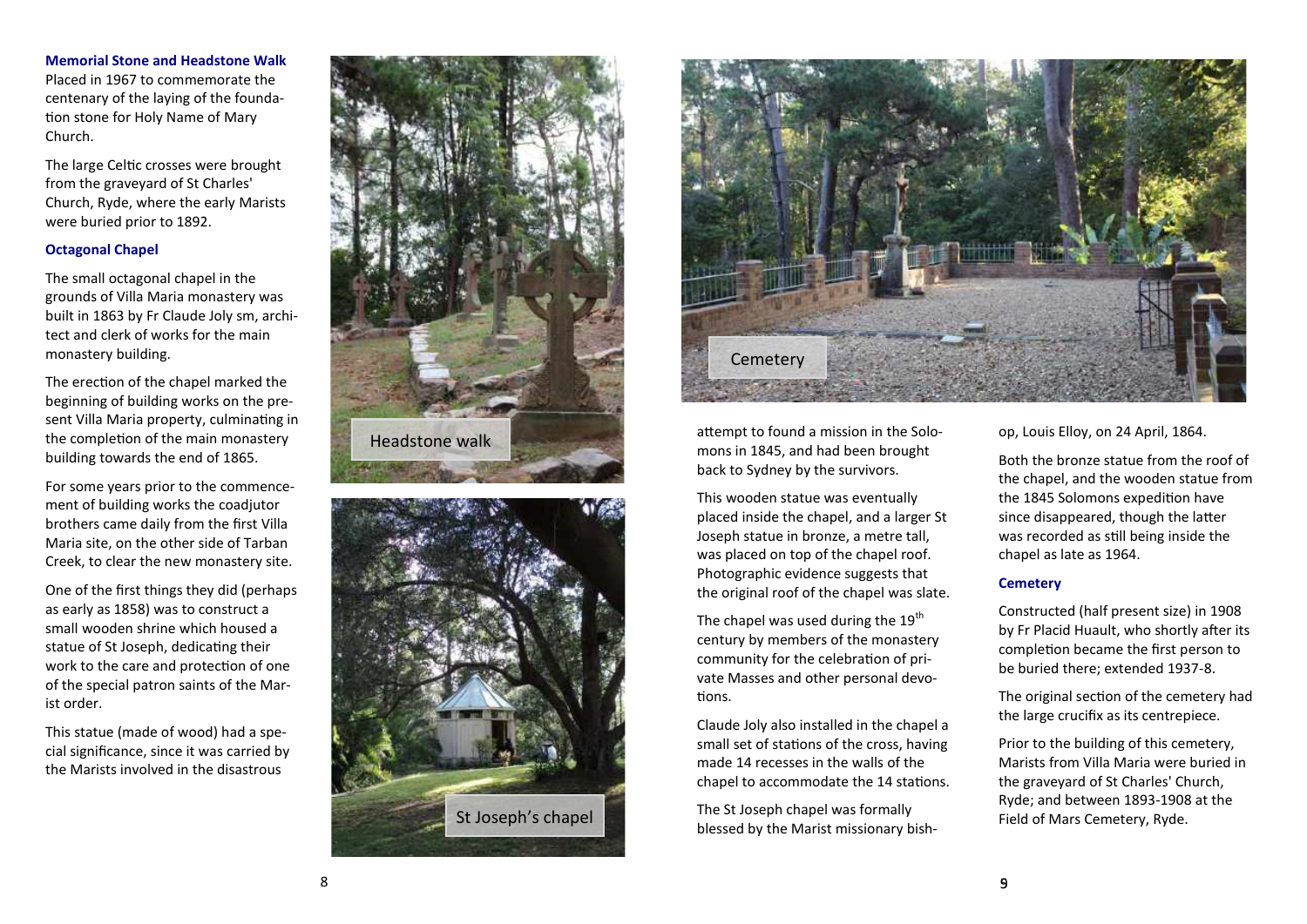Cemetery contains graves of Marist Fathers, Marist coadjutor brothers, Third Order of Mary Regular sisters, and Marist Missionary sisters.

## **St Peter Chanel Chapel**

The small sandstone building which is now called St Peter Chanel's chapel was originally in the grounds of the first Villa Maria monastery (1847-1865), Hunters Hill, which was on the opposite side of Tarban Creek to the present Villa Maria property.

The buildings associated with the first Villa Maria are still standing, and after being part of the Gladesville Hospital complex for many years, are now administered by Hunters Hill council.

In 1955 the Marists obtained permission from the Health Department to dismantle this building, thought to have been a small chapel, and reconstruct it at the Marist seminary at Toongabbie.

It was assumed that the body of the martyr, St Peter Chanel, would have been kept in the building while on its way through Sydney on the journey to France (1849-50), since contemporary documents indicate that the remains of St Peter Chanel were housed in the Villa Maria community chapel.

In fact, the original chapel at the first Villa Maria was wooden, and has not survived.

The stone structure now known as St Peter Chanel's chapel may still have been built by the Marists, in which case it would most likely have been used as a



Mass oratory for the celebration of private Masses.

However it may also have been constructed by Thomas Salter, a later owner of the site. It is designated as a latrine on an 1885 survey map, and may have been built by Salter for precisely this purpose.

There was a time lag of four years between the time the chapel was dismantled at Hunters Hill (1955), and its reassembling at Toongabbie (1959).

At this time, some additional sandstone was obtained from a demolished church at Concord, and incorporated in the reconstructed building.

After the Marist Fathers' Seminary transferred from Toongabbie to Hunters Hill in 1975, the chapel was once again dismantled (1981), and reassembled on its present site (1982).

# **Cellars, Stables & Cottage**

The monastery had its own vineyards, principally for the manufacture of altar wine.

A small quantity of table wine was also made for the use of the Villa Maria community. The quality of the table wine generally left a little to be desired, although the 1874 vintage appears to have been exceptional: 'This year our wine has been wonderful; we have